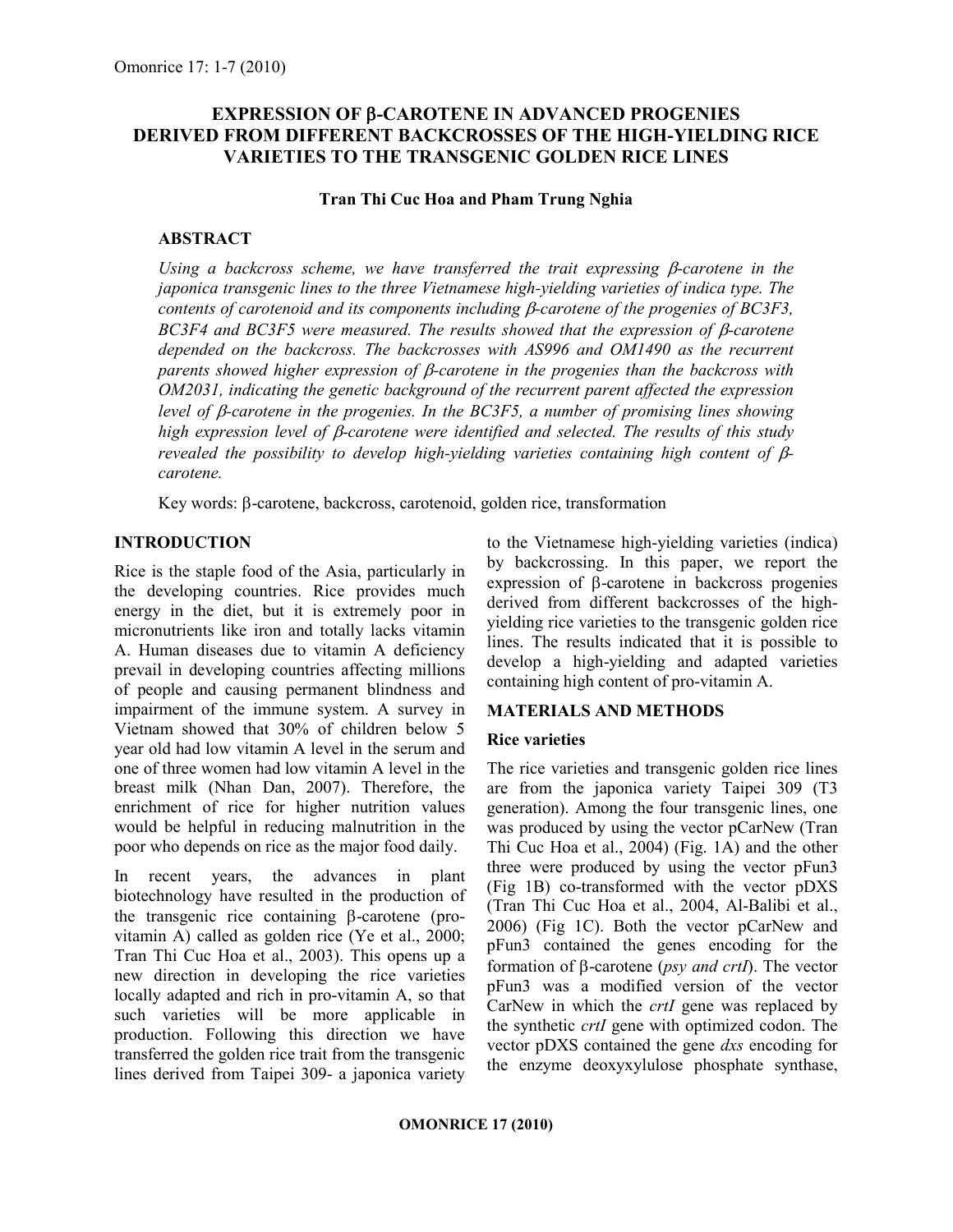linking primary carbon metabolism to prenyllipid biosynthesis. The T0 transgenic plants produced by transformation were identified by Southern analysis (Fig. 2) to advance to T1, T2, and T3.

Three high-yielding rice varieties, AS 996, OM1490 and OM2031 were used for backcrossing to the above transgenic lines. These varieties were popular and widely adapted to the ecological conditions of the Mekong Delta of Vietnam.

## Southern blot analysis

Genomic DNA was isolated from frozen rice leaves following the method by McCouch et al. (1988). Ten micrograms of genomic DNA were digested with Hind III and EcoRI. Southern blot analysis was carried out following standard protocols (Sambrook et al; 1989)

## **Backcrossing**

The high-yielding varieties were used as the recurrent parents and the transgenic lines were the donor parents. The F1 seeds derived from crossing the recurrent parent with the donor parent which expressed dark yellow colour were selected to produced  $F_2$  plants. The first backcross (BC<sub>1</sub>) was done by crossing the  $F<sub>2</sub>$  plant with the recurrent parent and selection and backcrossing was the same as to produce  $BC_2$  and up to  $BC_3$ . From  $BC_3$ progenies were advanced by self pollination up to  $BC_3F_5.$ 

## Analysis of total carotenoid and β-carotene

Rice grains were dehulled, polished and grinded to fine powder. The total carotenoid was analyzed by spectrophotometer (Smartspec 3000). The components of carotenoid including β-carotene were measured by High Performance Liquid Chromatography (HPLC) following the protocol described by Tran Thi Cuc Hoa. et al. (2008).

Table 1. Parentage of backcrosses of high-yielding varieties to transgenic golden rice.

| Backcross No./Name | High-yielding      | Transgenic line                | Vector used to produce |
|--------------------|--------------------|--------------------------------|------------------------|
|                    | varieties          | (donor parent)                 | transgenic line        |
|                    | (recurrent parent) |                                |                        |
| 1 (Car/AS996)      | AS996              | (E2-14b F/D/TP PN:2)-5-3/4     | pCarNew                |
| 2(Fun3/AS996)      | AS996              | (E1-14C/TP PN:2)-9-1/4         | $Fun3+pDXS$            |
| 3 (Fun3/OM1490)    | OM1490             | $(E2-14b F/D/TP PN:1) - 4-4/4$ | $Fun3+pDXS$            |
| 4 (Fun3/OM2301)    | OM2301             | (E2-14b F/D/TP PN:2)-5-2/4     | $Fun3+pDXS$            |



Fig. 1. Schemes of vector inserts of pCarNew (A) pFun3 (B) and pDXS (C)

OMONRICE 17 (2010)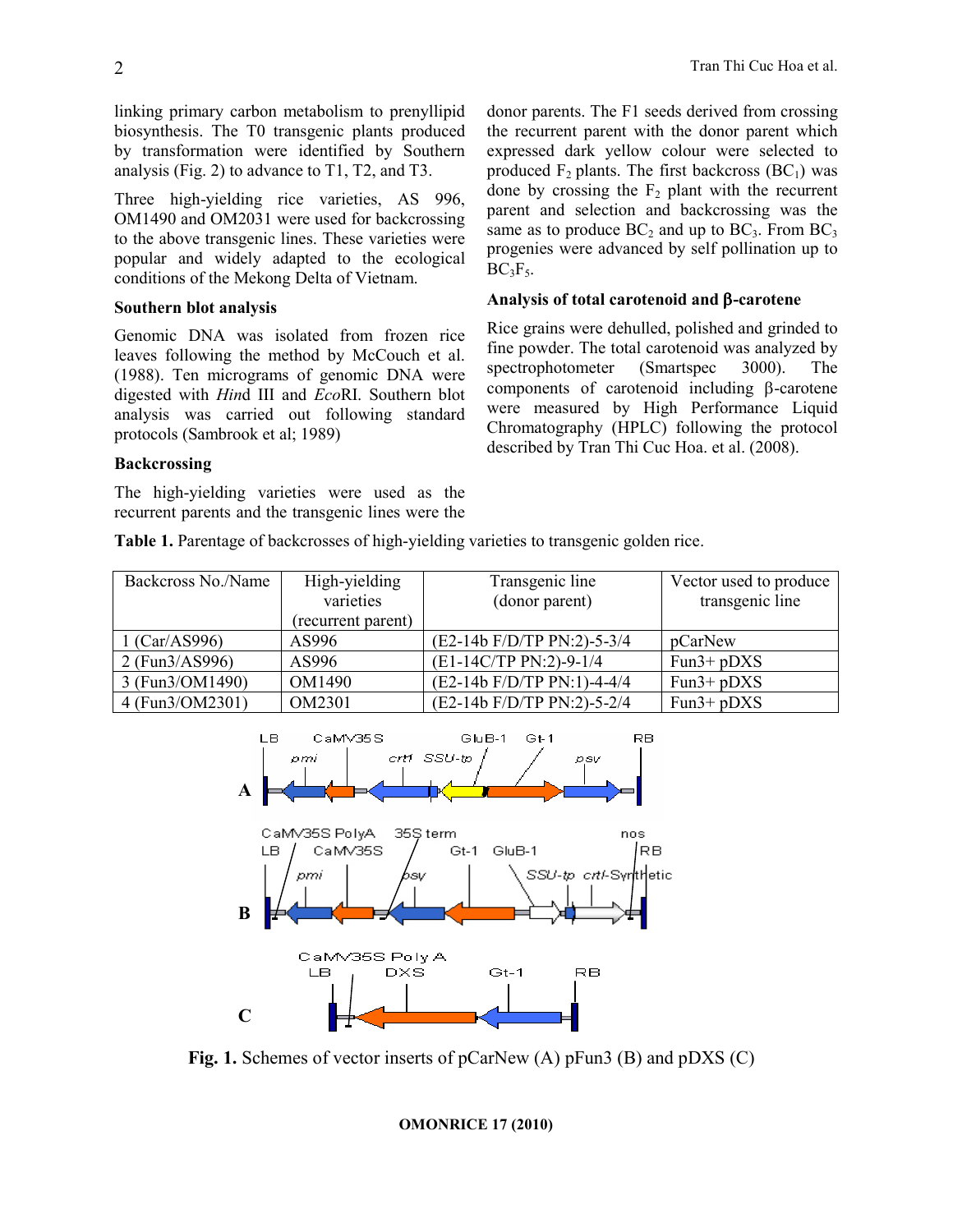

Fig. 2. Southern blot analysis of T0 transgenic plants (Taipei 309)

DNA was digested with *HindIII* and *EcoRI*. The expected transgene band size for the gene *psy* was shown as 1.57 kb

-: Non-transformed plant, +: Plasmid, M: Marker

#### RESULTS AND DISCUSSION

In our backcrossing scheme, the selection of  $F_1$ seeds based on visual expression of dark yellow color to advance to F2 plants for backcrossing to the recurrent parent appeared to be efficient. The selection of self-pollinated progenies  $(BC_3F_3,$  $BC_3F_4$ ,  $BC_3F_5$ ) was based on high expression of  $\beta$ carotene among the lines and among individuals within the lines.

The expression of β-carotene in progenies derived from different backcrosses is presented in Fig. 3A  $(BC_3F_3)$ , Fig. 3B  $(BC_3F_4)$  and Fig. 3C  $(BC_3F_5)$ 

In BC3F3, the progenies showed better expression of β-carotene belonged to the backcross using AS996 as the recurrent parent and the transgenic line transformed by the vector pCarNew as the donor parent (Car/AS996). These progenies had contents of β-carotene ranging from 1.8 to 7.5 µg/g, which was better than the progenies derived from other backcrosses.

In  $BC_3F_4$ , all the progenies derived from 4 backcrosses had higher levels expression of βcarotene than those of BC3F3, particularly some individuals reached contents of β-carotene above 20 µg/g (Car/AS 996 in Fig. 3B).

In  $BC_3F_5$ , the progenies of the backcross Car/AS996 remained the superiority, but the progenies of the backcross Fun3/OM1490 showed a significant improvement as compared to  $BC_3F_4$ (Fig. 3C).

The results of this study revealed that the genetic background of the recurrent parents influenced the expression of the progenies derived from backcrossing. The effect of different transgenic lines used as the donor parent was not clear because the backcross Car/AS996 and pFun3/AS996 showed no significant difference of β-carotene in their progenies.

The selection process applied in this study helped to identify the progenies showing best performance after each generation through selection among lines and within lines, hence at last it is possible to select the best lines applicable to transfer to production. In our study, individual plants of  $BC_3F_5$  were measured for total carotenoid and its components (Fig. 4) and we have identified a number of lines showing high expression level of β-carotene. The two lines presented in Fig. 5 and Fig. 6 as an example. The line Fun3/AS996.1.1.1.1.1.2.8.4 (Fig. 4) had a total carotenoid of 13.2 µg/g and β-carotene of 7.6 µg/g (Fig. 5). The line Fun3/OM1490.1.1.1.1.3.3.1.28 (Fig. 4) had a total carotenoid of 17.9  $\mu$ g/g and βcarotene of 13.3  $\mu$ g/g (Fig. 6), and its kernels expressed a dark yellow color as shown in Fig. 7.

 The results of this study present the success in developing high-yielding rice varieties of indica type contained β-carotene by backcrossing the transgenic japonica golden lines opening up a practical application of golden rice in production.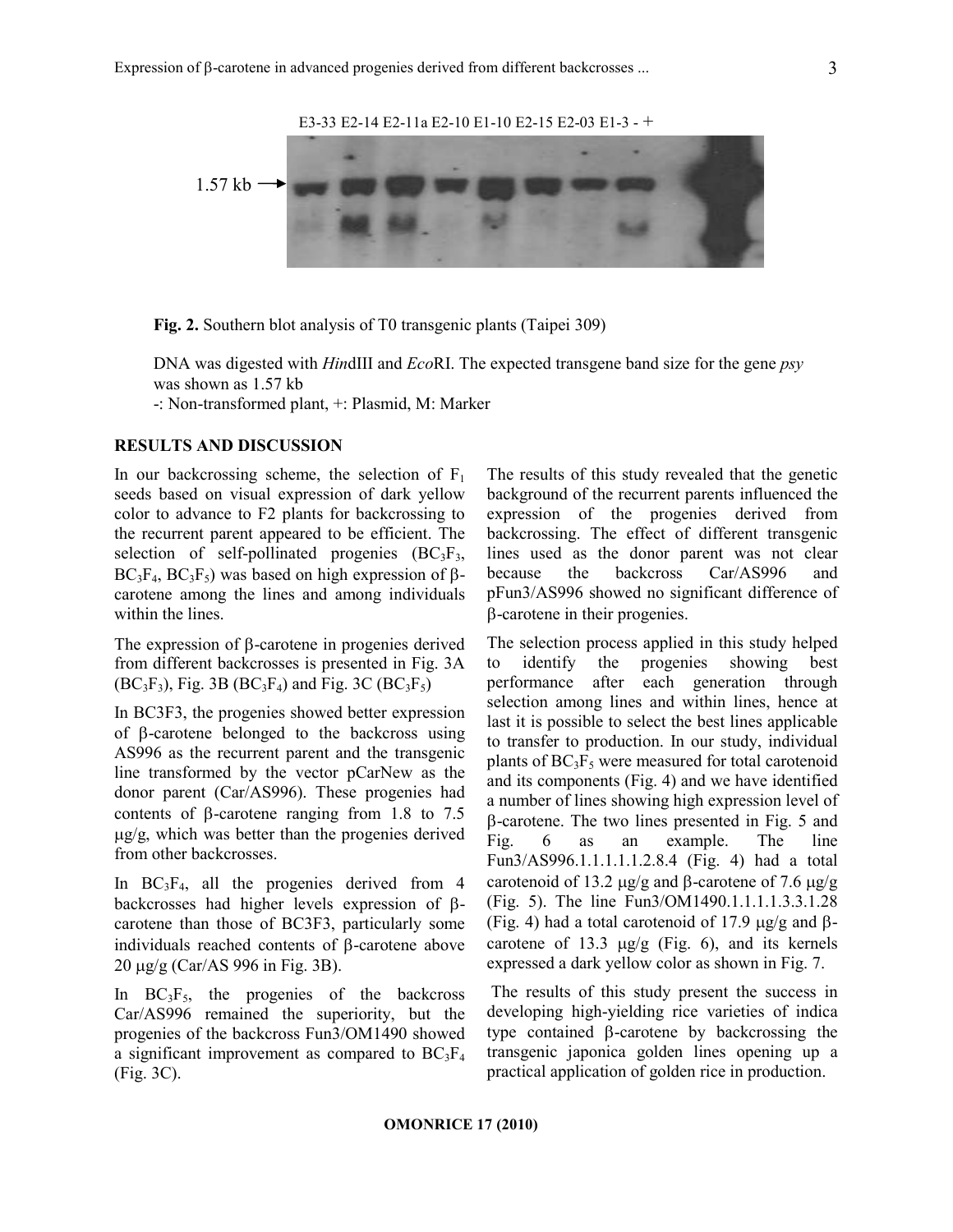

Fig 3. β-carotene of the progenies of  $BC_3F_3$ ,  $BC_3F_4$  and  $BC_3F_5$  derived from 4 backcrosses

Bar (rectangular frame) represents 75% of BC individuals that have carotenoid content equivalent to the level of carotenoid indicated on the vertical axis.

OMONRICE 17 (2010)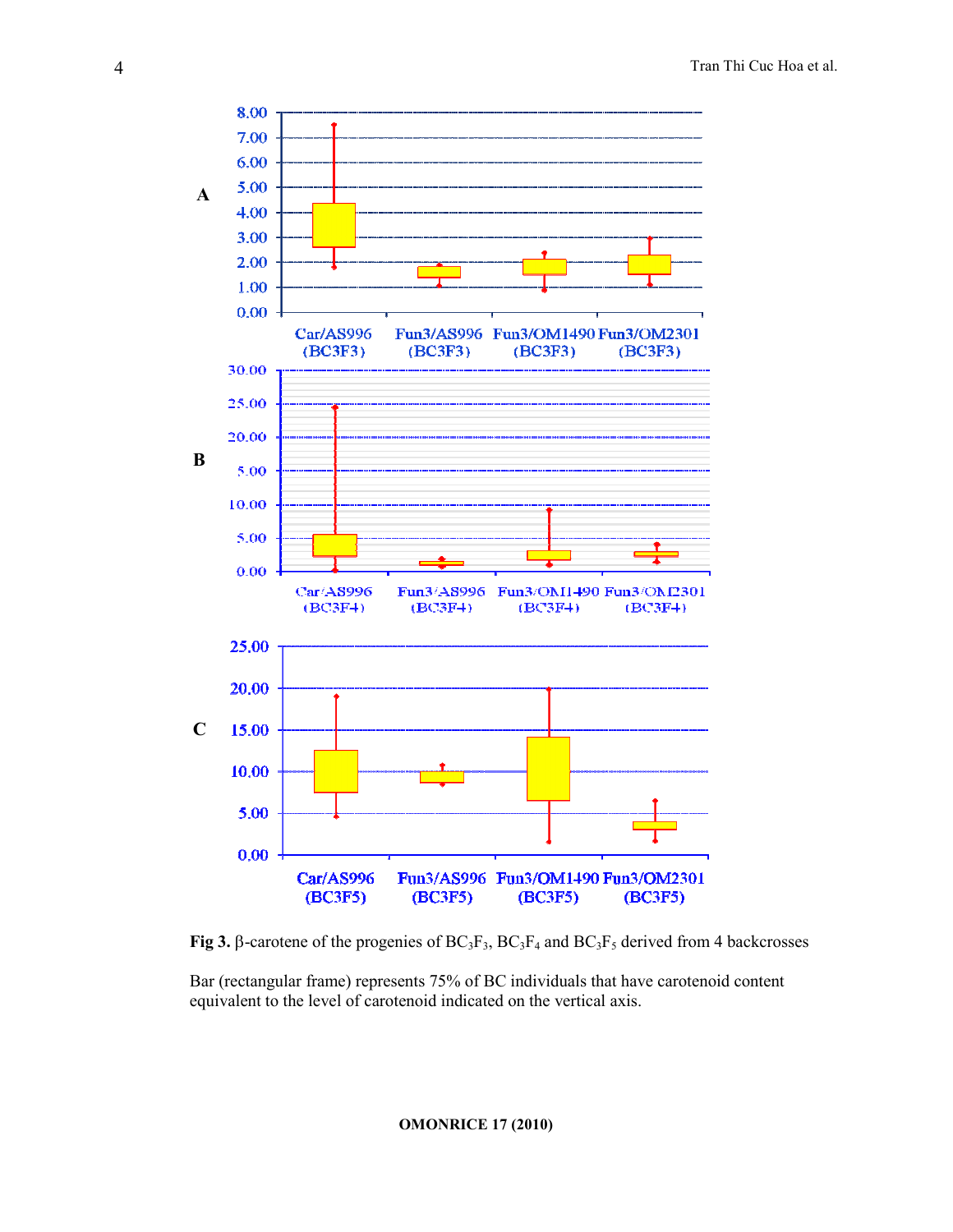

from four backcrosses

Car: pCarnew, Fun3: pFun3 + pDXS (co-transformation)

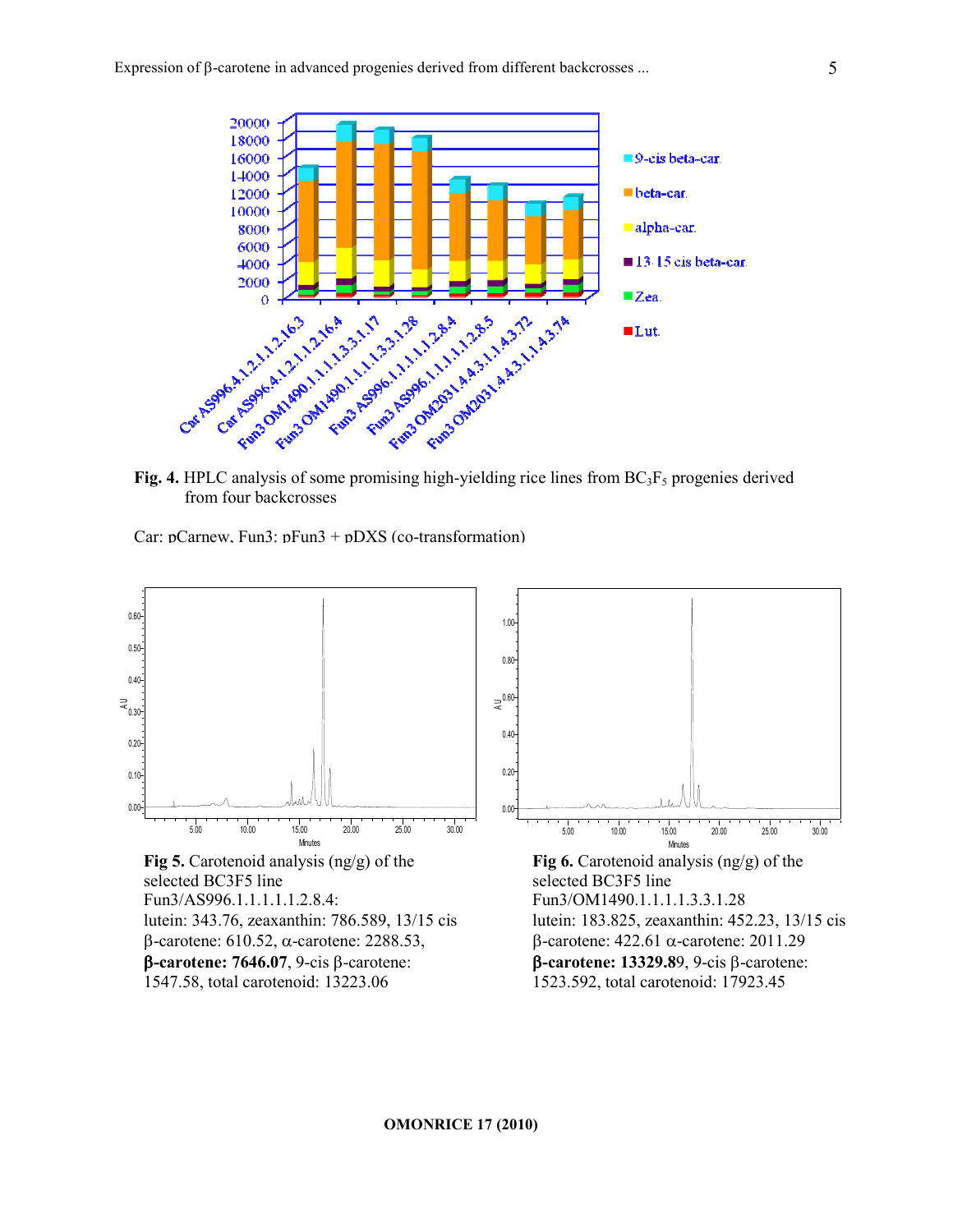

Fig 7. Rice kernels of the  $BC_3F_5$  line Fun3/OM1490.1.1.1.1.3.3.1.28 expressed dark yellow color in contrast to the normal variety (OM1490) with white

#### ACKNOWLEDGEMENTS

The authors wish to thank the Rockefeller Foundation and the Bill and Melinda Gates Foundation for their kind support to this study.

#### **REFERENCES**

- McCouch SR, G Kochert, ZH Yu, ZY Wang, GS Khush, WR Coffman, SD Tanksley. 1988. Molecular mapping of rice chromosomes. Theor Appl Genet 78: 815-829.
- Tran Thi Cuc Hoa, S Al-Babili, P Schaub, I Potrykus, P Beyer. 2003. Golden Indica and Japonica rice lines Amenable to Deregulation. Plant Physiology 133: 161-169
- Tran Thi Cuc Hoa, Salim Al-Babili, Patrick Schaub, Ingo Potrykus, Peter Beyer. 2004. Development of transgenic micronutrientdense rice. Proceedings of International Conference on Rice Environment and Livelihood for The Poor. Proceedings of the Mekong Rice Conference (Ed. D.W. Puckridge, Bui Chi Buu, K.L.Heong, To Phuc Tuong and Nguyen Van Bo), p. 51-61
- Tran Thi Cuc Hoa, Pham Trung Nghia and Dong Thanh Liem. 2008. Transfer of the trait generating vitamin A in rice endosperm to the high-yielding variety AS 996.
- Science & Technology Journal of Agriculture and Rural Development. 12: 3-8 (in Vietnamese with English summary).
- Sambrook J, EF Fritsch, T Maniatis. 1989. Molecular cloning: A Laboratory Manual. CSH Laboratory Press, Cold Spring Harbor, NY
- Salim Al-Babili, Tran Thi Cuc Hoa, Patrick Schaub. 2006. Exploring the potential of the bacterial carotene desaturase CrtI to increase the β-carotene content in Golden Rice. Journal of Experimental Botany 57: 1007-1014
- Ye X, S Al-Babili, Klöti, J Zhang, P Lucca, P Beyer, I Potrykus. 2000. Engineering the provitamin A (b- carotene) biosynthetic pathway into (carotenoid free) rice endosperm. Science 287: 303-305.